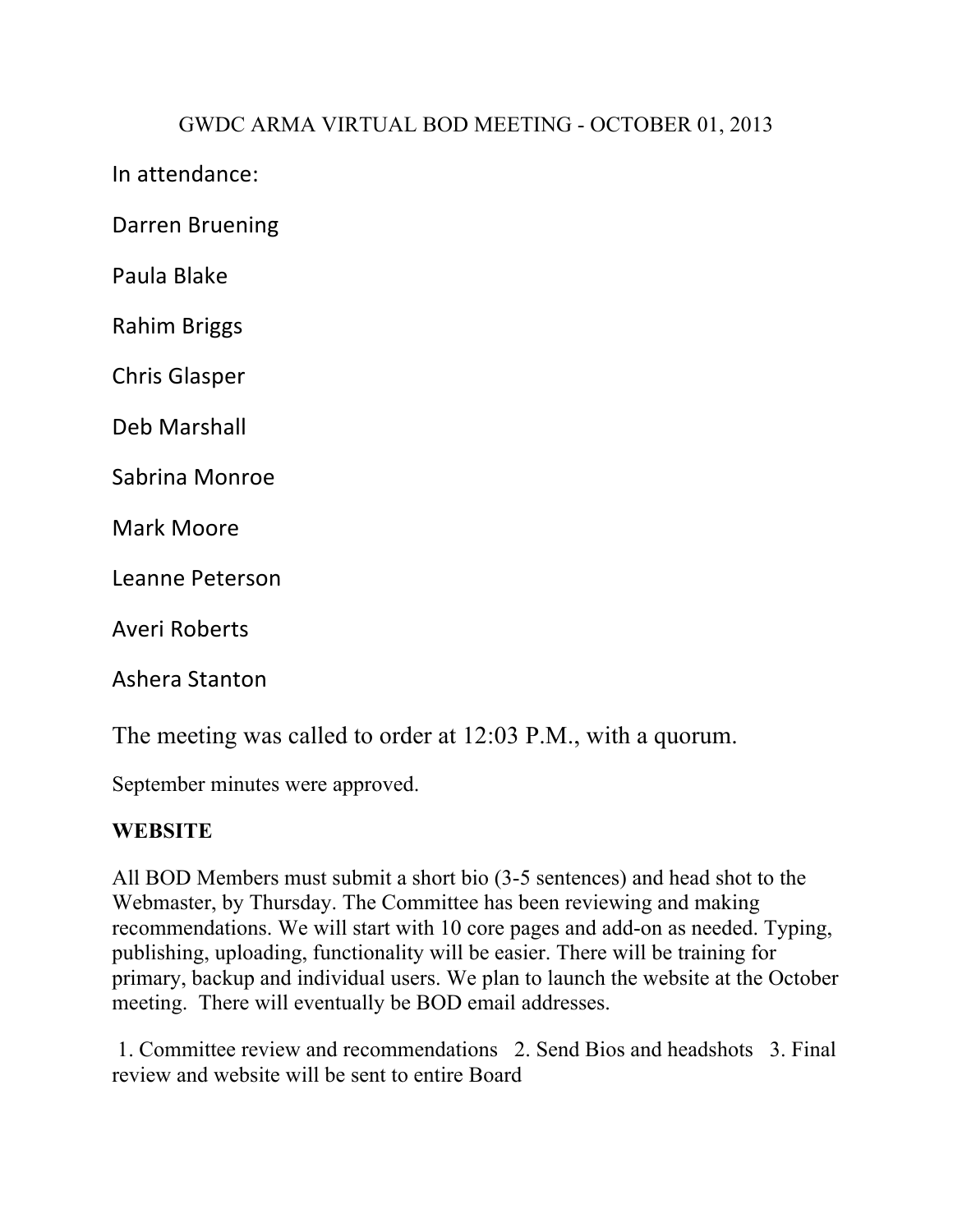## **WEBSTE MARKETING**

It was suggested that we have marketing material to promote our website:

- 1. Business cards
- 2. Post on List Serve
- 3. Print on Programs
- 4. Add to Evite starting in November

## **MEMBERSHIP**

The Membership Committee (6 people) is trying to build up membership. They will try to get 2 sponsors per meeting. The October 16 meeting will be at Orrick, sponsored by Linden Resources. Bruce Smith will speak on Cyber Security/data classification/hacking prevention/sensitivity levels. He will provide some take-a-ways for attendees.

## **SEPTEMBER MEETING RECAP**

Jeffrey Ritter was, as always, a fabulous speaker.

2013 ARMA International Conference Tuition Scholarship recipient is Steven Dibelius. We provided a certificate to Steven at our September meeting and the tuition will be paid directly to ARMA International on his behalf. He offered to relate his experiences at the November meeting.

## **ARMA CONFERENCE**

About 1,400 will attend the conference, but those numbers are down from previous years. Our Chapter will purchase a Kindle Fire as the Silent Auction item. A form needs to be filled out and sent to ARMA Int'l so they know to expect the item.

#### **TREASURER**

Checking - \$3,326.55

Investment - \$17,257.56

PayPal - \$289.50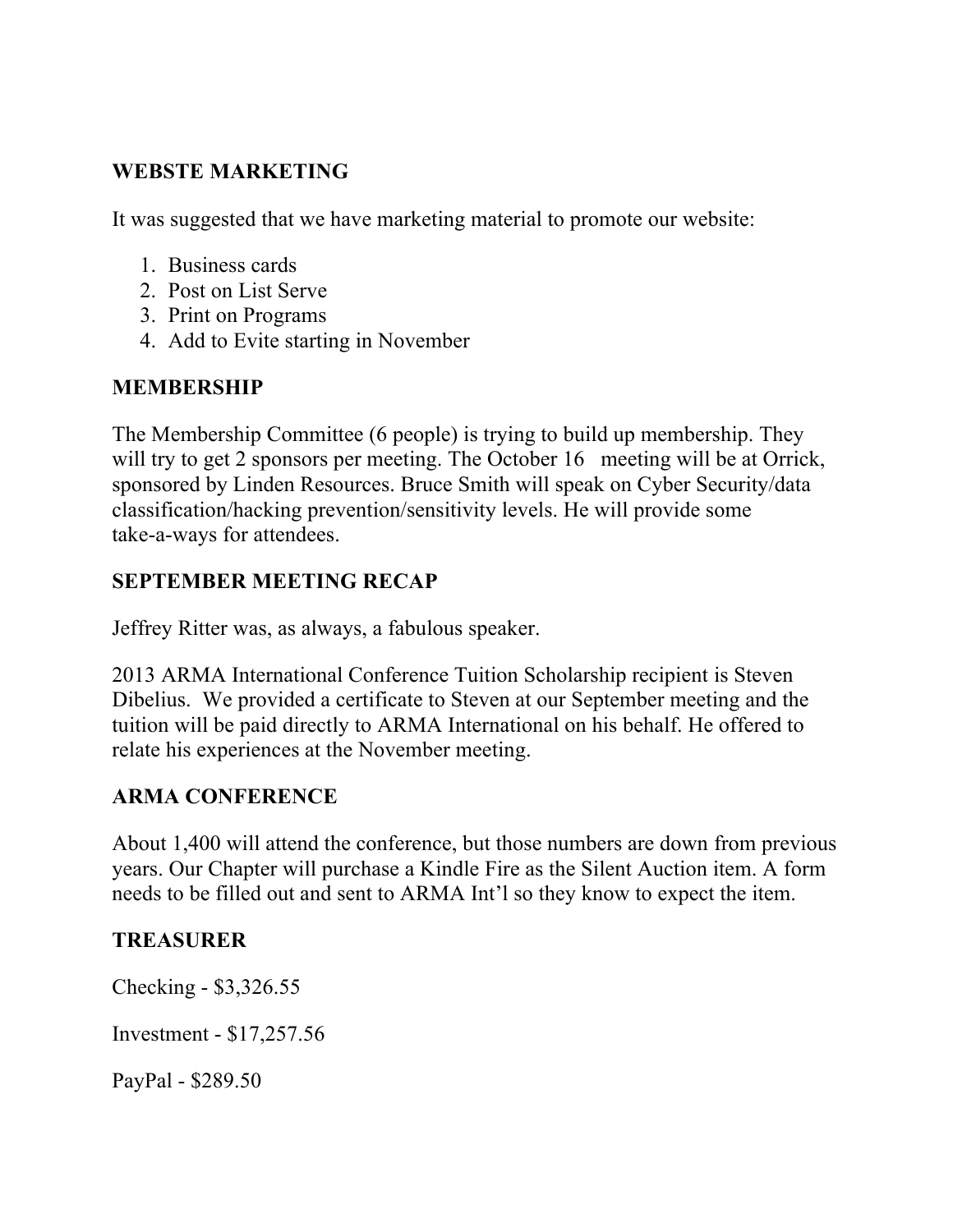Cash - \$500.00 (\$450 will be deposited/\$50 will be used for petty cash @ Chapter meeting)

The Budget report will be emailed.

Our missing CD (from BB&T Bank)was transferred to the DC Unclaimed Property Department. Our President is doing paperwork to claim it.

## **AIEF**

Honorariums will be sent in the name of each speaker. We plan to send checks at the end of the Chapter year.

# **ACTION ITEMS**

- 1. Website info will be sent to all BOD members
- 2. Review and contact expired memberships
- 3. Conference attendees will contact each other to connect in Vegas
- 4. Purchase Kindle Fire for Silent Auction
- 5. VP Membership is moving , but will remain on the BOD
- 6. The meeting was adjourned at 12:50 pm.

Respectfully submitted,

Secretary, GWDC ARMA

## **Addendum to Programs:**

November- Jessica Holmze - Data Leaks and Digital Rights,

December- Andy Koval - Mergers and Acquisitions

January- Brian McCauley - Privacy Issues.

February -Ralph Petti - Disaster Recovery